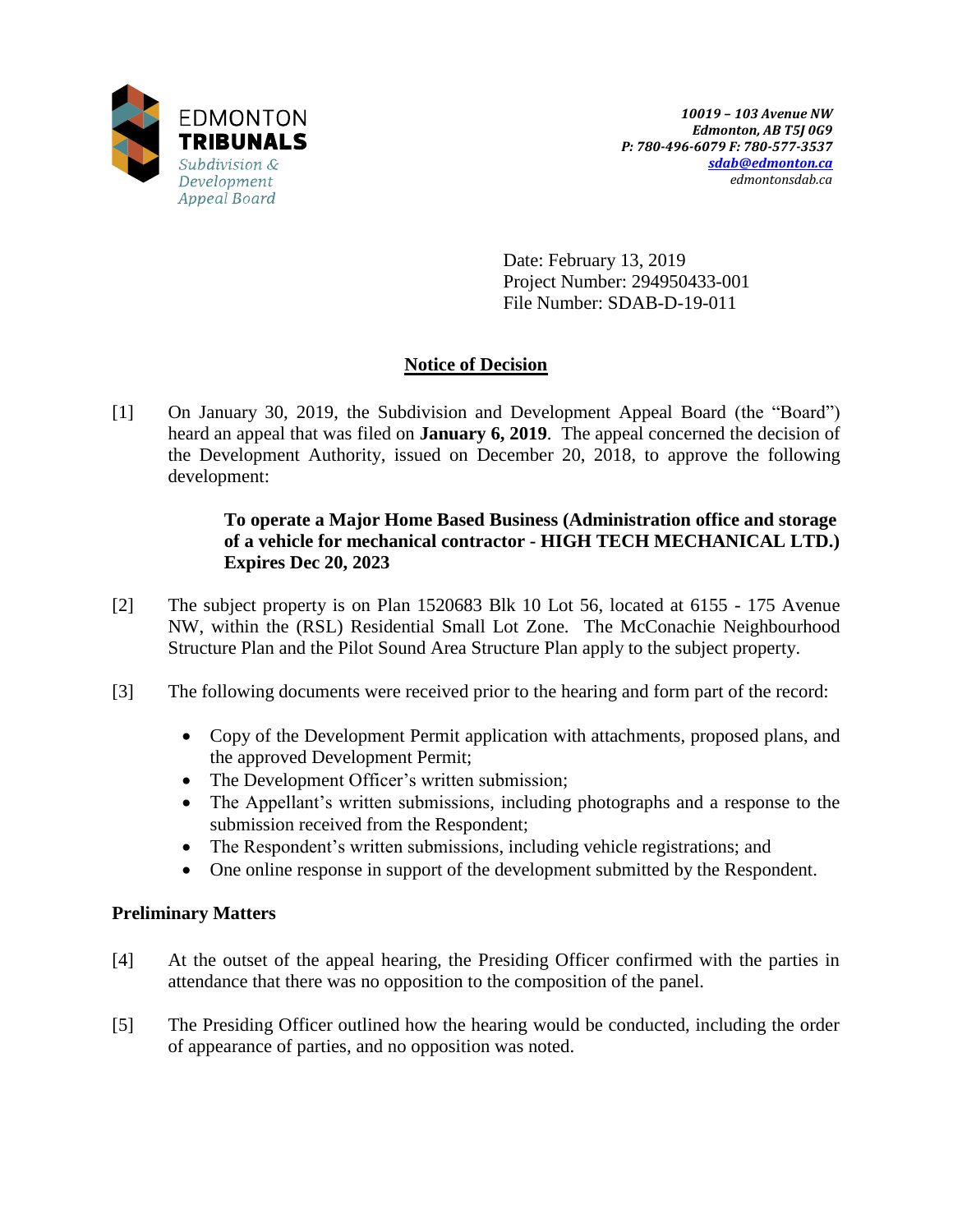[6] The appeal was filed on time, in accordance with Section 686 of the *Municipal Government Act*, RSA 2000, c M-26*.("MGA")*

### **Summary of Hearing**

- *i) Position of the Appellant, Mr. L. & Mrs. A. Caouette:*
- [7] It is the position of the Appellants that this Major Home Base Business permit has been issued to someone who blatantly disregards the City's bylaws, and who has no consideration for his neighbours. This is shown by how the Respondent has broken imposed conditions within weeks of being issued the permit.
- [8] Mrs. Caouette noted that the day after they took possession of their new house, the Respondent parked his white Cube Van in front of the Appellant's driveway even though the builder had erected a large sign that read "No Parking – Occupied Residence". They rang the doorbell at the Respondent's house but no one answered so they called 311. Parking enforcement responded and the Van was moved so that the Appellants could move their belongings into their new house. This was the first of many issues.
- [9] Photographs were referenced to illustrate that work and personal vehicles continue to block the Appellant's driveway. The photographs further illustrated cast-iron pipes, tubes and Jacuzzis that are stored on the Respondent's driveway, creating an unsightly mess.
- [10] Vehicles have been parked in the Front Yard of the Respondents property because there is a lack of space on the driveway to do work *and* park derelict work vehicles, while also receiving deliveries from mechanical suppliers on a weekly basis. At one time, there were five (5) operating vehicles (1 Cube Van, 2 full sized work Vans and 2 personal vehicles) on Site.
- [11] The Appellants explained that the situation has created undue mental stress because of the need to report violations to the City on an ongoing basis. The Appellants submitted that they should not have to be responsible for monitoring their neighbour's activities.
- [12] This type of business is not appropriate for a residential neighbourhood because of the constant comings and goings of people associated with the business. The excess noise generated by the business as well as the increased traffic and parking of business related vehicles, subsequently creating a safety hazard, further shows that this business is not appropriate for their neighbourhood.
- [13] Mr. Caouette explained that he works for a mid-sized construction company and is aware of the space required to store materials for a mechanical contractor. Based on his experience, it is not feasible to run even a small mechanical company from a residence without it being visible from the outside.
- [14] After the development permit was issued, the white Cube Van continued to be parked on the street, on the driveways of vacant houses and on the Respondent's driveway every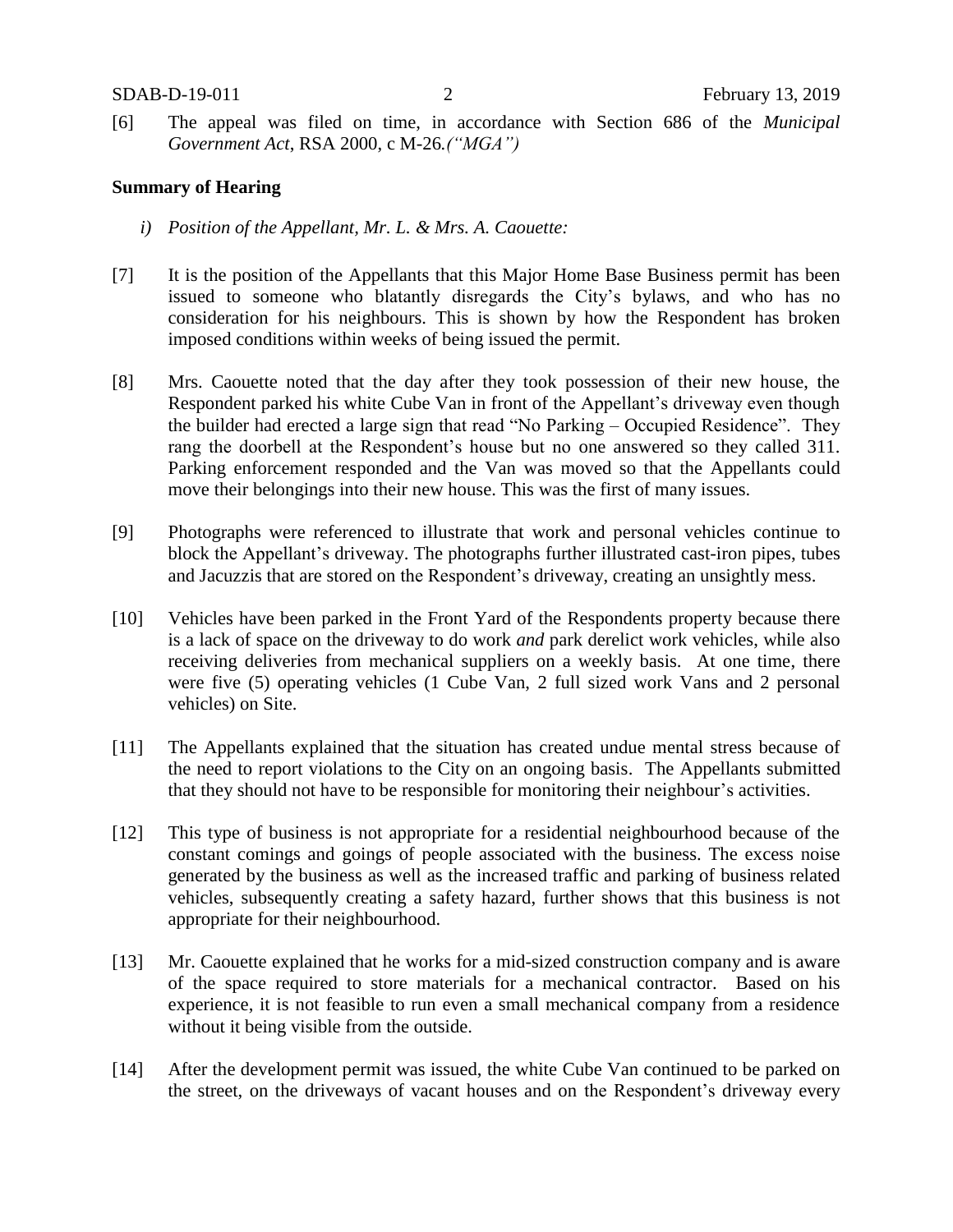day. The Appellant noted that the Respondent continues to carry out this activity even though the Development Officer advised the Respondent that he was not to have this truck in the area because it was a condition imposed on the development permit approval.

- [15] Photographs were referenced to illustrate that within one day of being issued the permit, the terms and conditions of approval were violated.
- [16] Because the terms of the development have already been blatantly disregarded, it is the Appellant's fear that in the spring it will get worse as construction increases with the melting snow and mild weather.
- [17] Should the Board approve this development and this behavior continue, the only consequence that will occur is that in five years when the development permit is up for renewal it may be denied. The Appellants believed that it is not fair that they will have to deal with the impacts of this business in the meantime.
- [18] The permit was issued on December 20, 2018 and Mr. Singh admitted to parking the Cube Van at the residence after that date. It was parked near the residence everyday until January 8, 2019.
- [19] The Appellants noted that many of the signatures of support were not obtained from residents who live next door. The Appellants note that those people who signed will not have to deal with the detriment that the Respondent has caused and will cause in the future. It was also the position of the Appellants that one signature of support was obtained from the Respondent's employer and that one person signed both in support and opposition to the proposed development.
- [20] Mr. and Mrs. Caouette provided the following information in response to questions from the Board:
	- a) Mrs. Caouette is currently on maternity leave and during the summer months she witnessed people who do not live in the house arriving and then leaving in a work vehicle. Larger trucks would deliver material to the Site that was then loaded into one of the smaller business vehicles.
	- b) They have witnessed people coming to the Site, dropping off vehicles and picking up work vehicles.
	- c) They moved into their house in March, 2018.
	- d) A photograph was referenced to illustrate the Respondent's white Cube Van parked in the driveway of an unoccupied house on the street. It is often parked on the street in front of houses that are currently unoccupied.
	- e) The white Cube Van is not currently parked on Site. A yellow panel Van is parked on the driveway as well as several other passenger vehicles.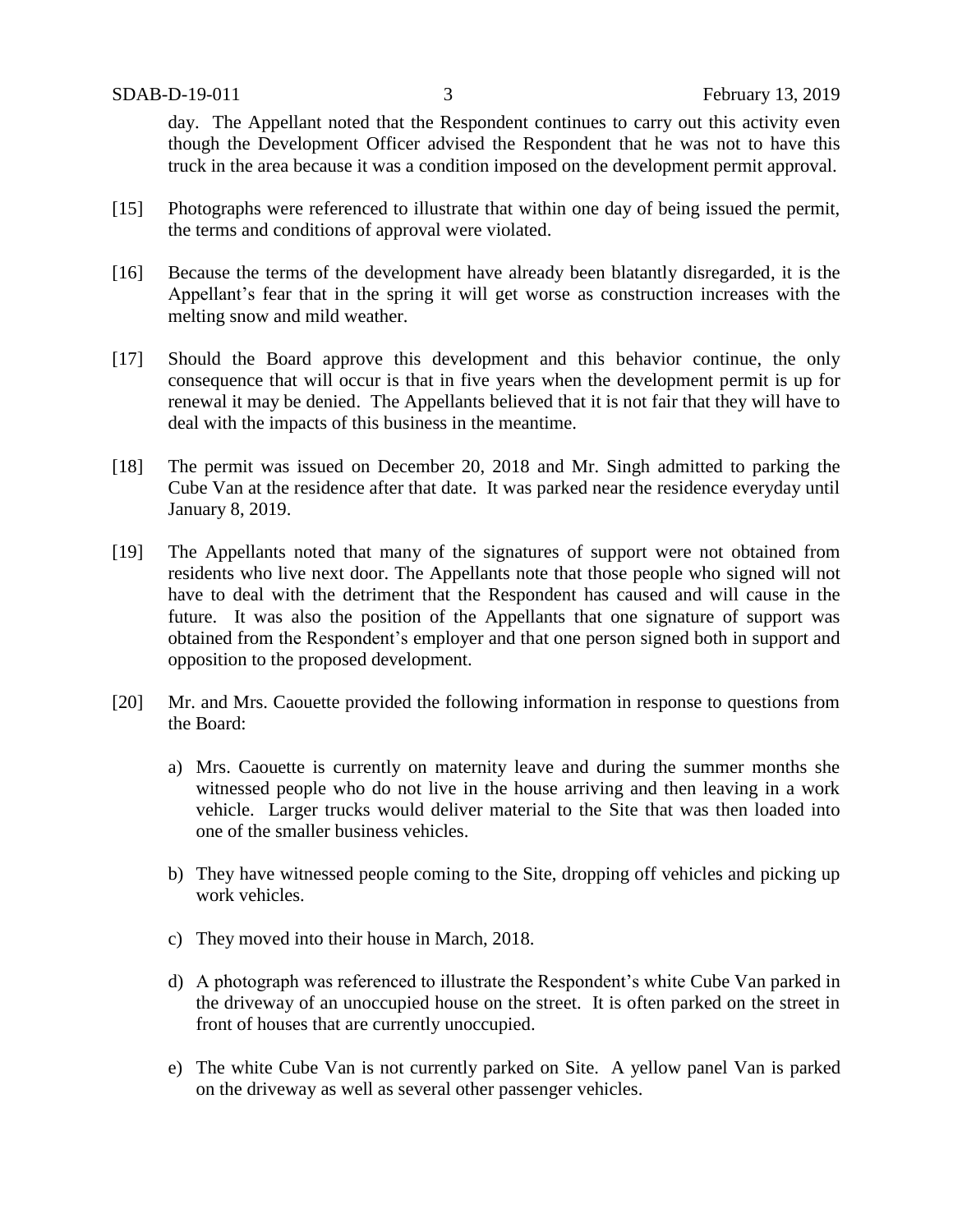- f) Some of their concerns would be addressed if the terms and conditions of the permit were respected.
- g) Wholesalers dropped off building materials at the Site on a weekly basis. Pipes would be dropped off and would sit on the driveway, blocking the sidewalk for weeks at a time.
- h) These materials were eventually loaded into the white Cube Van or the smaller yellow panel Van.
- i) The business activity is heavier during the summer months but it continues throughout the year.
- j) The yellow Van is still being parked on the driveway. Another vehicle donated to the Kidney Foundation had to be towed from the Site because it was not operational.
- k) They are concerned that the conditions imposed on the business will not be respected once the development permit is approved based on their past experience. It is not fair that they will have to live with the impacts for the next five years.
- *ii) Position of the Development Officer, Mr. J. Folkman:*
- [21] Mr. Folkman did not appear at the hearing and the Board relied on Mr. Folkman's written submission.
	- *iii) Position of the Respondent, Mr. G. Singh & Ms. R. Deol who were represented by Ms. Kaler, their translator:*
- [22] Ms. Kaler, speaking on behalf of the Respondents, noted that they were not aware that the Appellants were moving into that house on the day that the Van was partially blocking the Appellant's driveway. However, the Van was moved as soon as they were made aware of the issue by parking enforcement.
- [23] Ms. Kaler noted that the pipes on the driveway, illustrated in Photographs 1, 3 and 4 of the Appellants submission were delivered that day and the photographs were all taken on the same day, not on different days.
- [24] The Respondent is employed by Sangam Homes, the company that built numerous houses in this neighbourhood and on this particular street. The pipes that were left on his driveway were for the house that was currently under construction located across the street. He was not at home when the delivery was made and he asked the driver to leave the pipes on his driveway rather than on the Site where the house was being constructed.
- [25] On several occasions, building materials would be brought from his property to the job Site of the house that was being constructed by Sangam Homes located across the street.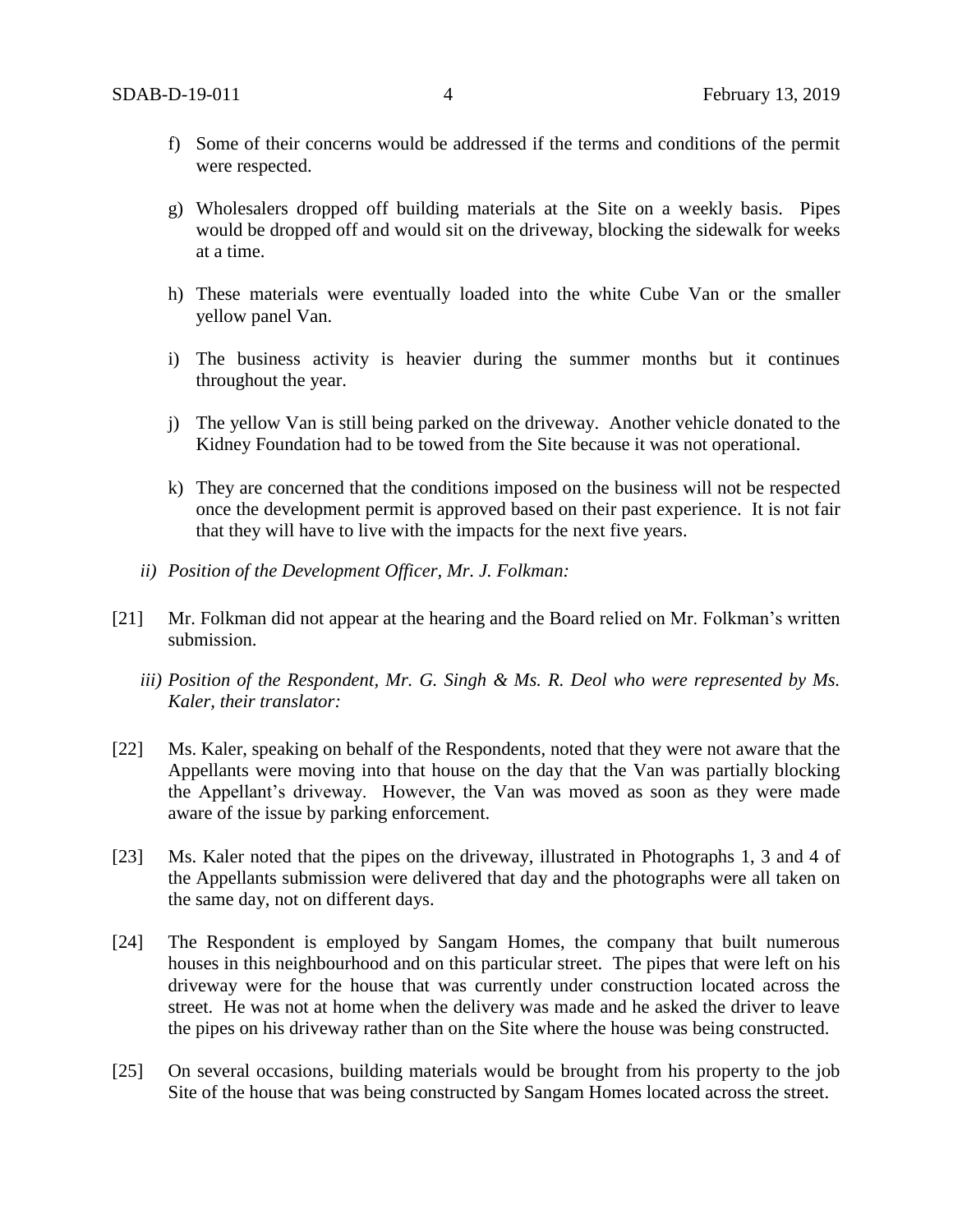- [26] As soon as his wife was notified of the complaint, the materials were moved by the end of the day.
- [27] A letter from the owner of Sangam Homes was submitted that gives permission for Mr. Singh to park any of his vehicles at any of their construction Sites at any time of day for as long as required.
- [28] The Respondents contacted other neighbours in the crescent after the appeal was filed to make sure that the commercial vehicle had not been a nuisance or impacted the other neighbours in any way. 18 signatures of support have been submitted that indicate no complaints or any issues that may have arisen due to the commercial vehicle.
- [29] Everyone in the neighbourhood was notified of the issuance of the development permit and the appeal period but only one appeal was filed.
- [30] The Respondents noted that the yellow Van is a necessary part of the business and their livelihood. His business vehicle is often parked on the street because his employer, Sangam Homes, is building several houses on this street.
- [31] Ms. Kaler spoke to Photographs 5 and 6, submitted by the Appellant to illustrate both vehicles parked on the driveway, and noted that both photos were taken the same day as the Respondent was completing a few repairs in his house. The company vehicle was parked at his house overnight because he was repairing some windows in his home and all of his tools are stored inside the vehicle. The vehicle was removed as soon as the repairs were complete.
- [32] The white Cube Van has not been parked on Site since January 6, 2019.
- [33] Ms. Kaler, for the Respondent, questioned how the Appellant could determine that one of the vehicles parked on Site was not operational and whether or not there was a larger issue involved.
- [34] Ms. Kaler noted that Mr. Singh is trying his best to work with the neighbours to resolve the problems.
- [35] The Respondents are concerned because the permitting process has taken a long time which is affecting his livelihood. He wants to continue to operate his business without causing any problems or disruption for this neighbours.
- [36] Mr. and Mrs. Singh, through Ms. Kaler, provided the following information in response to questions from the Board:
	- a) The photographs of piping being stored on the driveway were taken on the same day, the day that the Enforcement Officer visited the Site. This pipe was for the house being constructed across the street.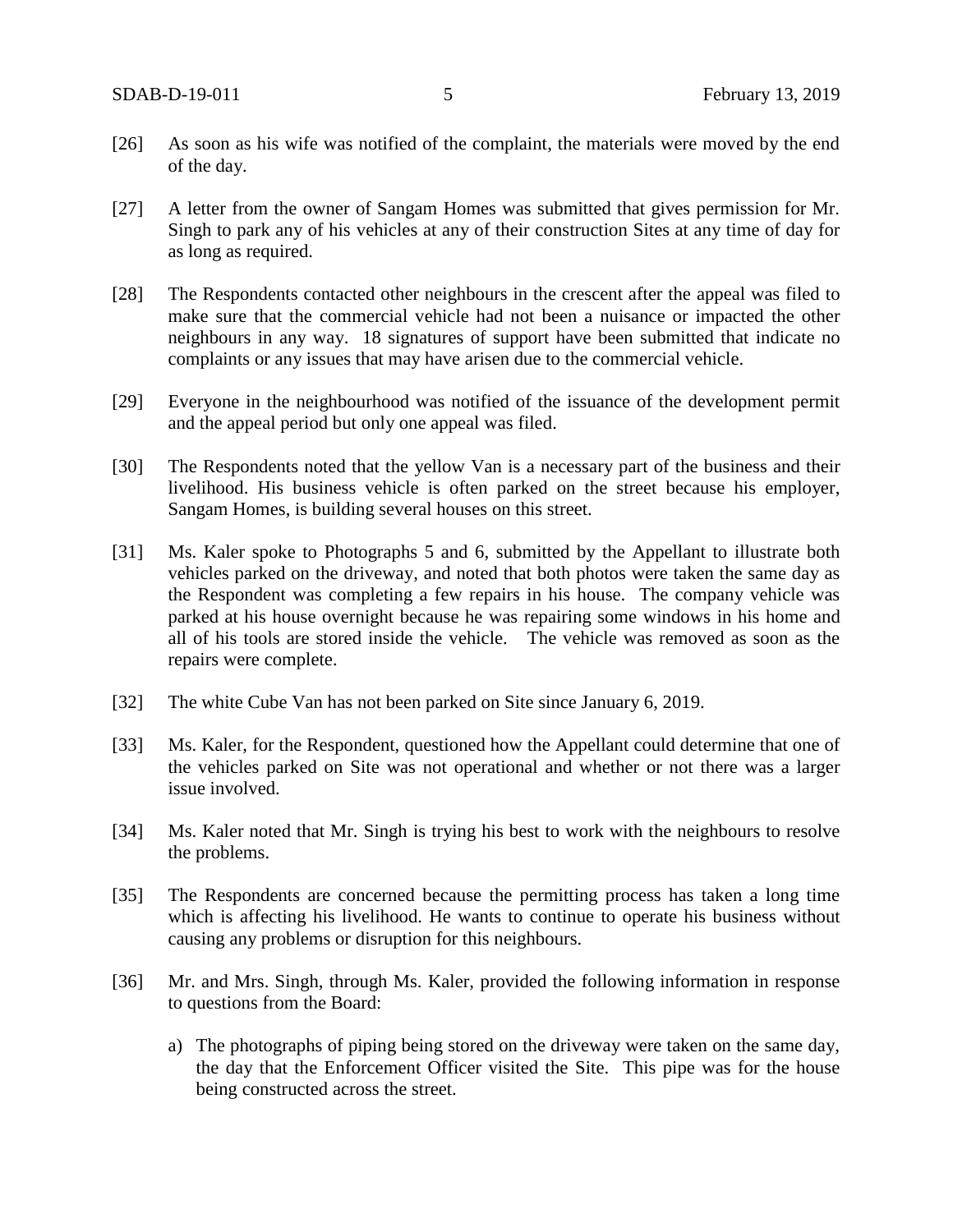- b) The majority of houses in this crescent were being built during the summer months and construction is now complete. He is still required to provide follow up maintenance to all of the newly constructed houses on this street.
- c) They followed the instructions of the Enforcement Officer who asked them to remove all construction materials from the driveway and to apply for a Major Home Based Business permit before September 25, 2018. The application was submitted on September 18, 2018 to comply with that request because it was never their intent to break any City bylaws.
- d) Permission to park both the white Cube Van and the yellow Van on their driveway was requested in the development permit application. However, they were subsequently advised by the Development Officer that the white Cube Van could not be parked on Site because it did not comply with the development regulations.
- e) Mr. Singh and his family moved to Edmonton from India two years ago.
- [37] At this point the Presiding Officer clarified that the development permit has not yet been issued because of the appeal that was filed. The decision regarding the issuance of the development permit will be made by the Board based on the evidence provided at this hearing. A Major Home Based Business is a Discretionary Use in the (RSL) Residential Small Lot Zone and the development regulations require that the residential character of the Zone be maintained.

A Court of Appeal Decision, *Edmonton (City) v Edmonton (Subdivision and Development Appeal Board)*, *2017 ABCA 140* ("*Grewal Decision*"), has determined that any outdoor business activity of a Major Home Based Business does not conform with the criteria of that Use class. Therefore, any commercial vehicle parked on Site used for the Major Home Based Business activities, including storage, does not comply with the development regulations for that Use contained in the *Edmonton Zoning Bylaw 12800* (the "*Bylaw*") or the *Grewal Decision*.

- [38] The Respondents confirmed that the yellow Van is used in the operation of their business and that the photographs submitted are accurate in that the yellow Van continues to be parked on Site. The Respondents understand that this constitutes outdoor storage and cannot be parked on the driveway in order to comply with the *Bylaw* regulations and the *Grewal Decision*.
	- *iv) Position of Affected Property Owners in Support of the Respondent, Mr. G. Singh:*
- [39] Mr. G. Singh lives across the street and purchased his house from Sangam Homes. He does not know the Respondent personally but notes that the Respondent has come to his house to make some minor repairs on several occasions.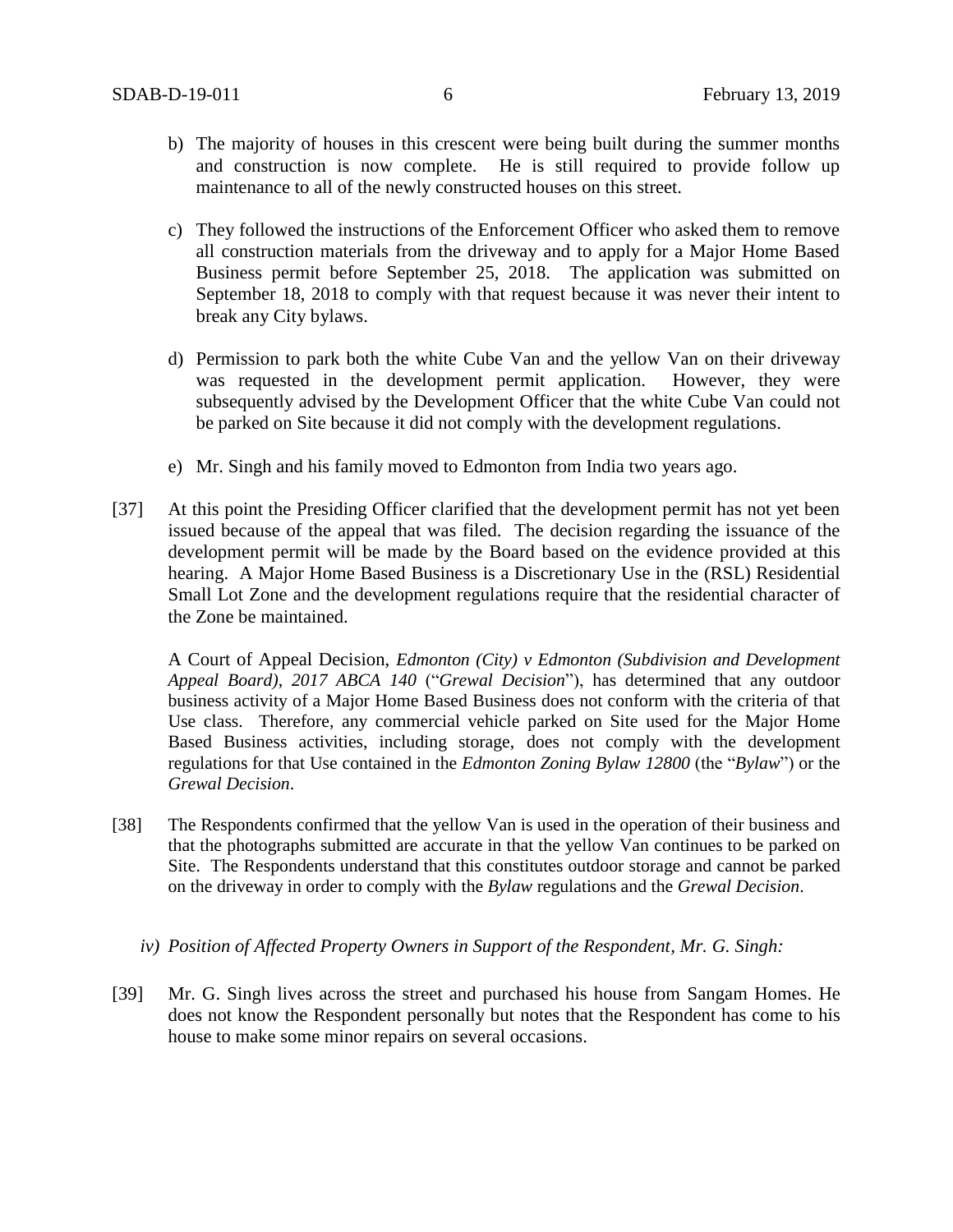- [40] Sangam Homes was building a lot of houses in this area. He noted that after the construction was complete, the Respondent did not bring the white Cube Van or any building materials to the Respondent's residence that he saw.
	- *v) Rebuttal of the Appellant*
- [41] Mr. Caouette reiterated that pipe and other building materials have been stored on the Respondent's driveway on more than one occasion. One of the submitted photographs was taken in May and the other photograph was taken in September. Mr. Caouette noted the various differences between the photos.
- [42] The Appellants believed that the Respondent has shown total disrespect for the *Bylaw* regulations regarding business activities in a residential neighbourhood.
- [43] The Respondent greeted them on the day that they were moving in and there was a 4 feet by 6 feet "No Parking – Occupied Residence" sign in front of their house so he questioned how the Respondents could not know that the Appellants were moving in.
- [44] Contrary to the verbal evidence provided by the Respondent, the parties have never discussed the situation.
- [45] Their primary concern remains the parking of the yellow Van and the storage of building materials on the Respondent's driveway.

### **Decision**

- [46] The appeal is **ALLOWED IN PART** and the decision of the Development Authority is **VARIED**. The development is **GRANTED** as approved by the Development Authority with one additional condition. The Board has imposed the following additional condition to be added to the already stipulated conditions of the Development Authority:
	- 1. There shall be no outdoor business activity, or outdoor storage of vehicles, material or equipment associated with the business. Indoor storage related to the business activity shall be allowed in either the Dwelling or Accessory buildings.

## **Reasons for Decision**

- [47] The proposed Major Home Based Business (Administration office and storage of a vehicle for mechanical contractor – High Tech Mechanical Ltd.) is a Discretionary Use in the (RSL) Residential Small Lot Zone.
- [48] The Respondent submitted signatures of support from numerous property owners who reside within the 60 metre notification radius including one of the most affected adjacent property owners who resides immediately east of the subject Site.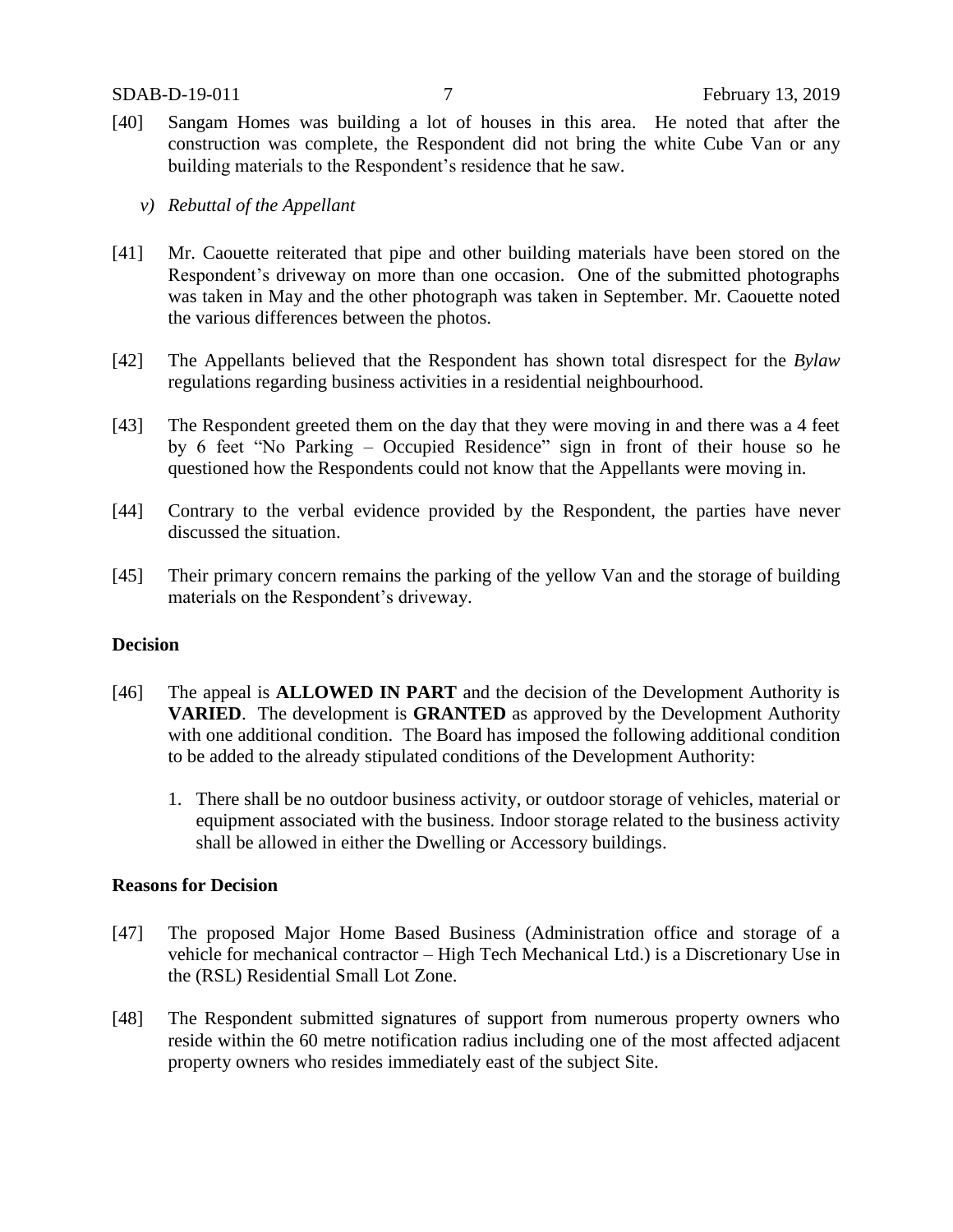- [49] Based on a review of the photographic evidence provided by the Appellant, a white Cube Van, a yellow enclosed Van and building materials have been stored on the Respondent's driveway on more than one occasion.
- [50] The Respondent confirmed that both the yellow Van and white Cube Van are not personal vehicles and are used solely for the operation of his business.
- [51] The Board acknowledges the verbal evidence provided by the Respondents confirming that the commercial vehicles are a necessary part of the business and that these vehicles are used to store tools.
- [52] Based on the evidence, the Board notes that the Development Authority advised the Respondent that only the small yellow Ford E-150 Cargo Van could be stored on Site and the development permit application was revised to remove the larger Chevrolet Express Cutaway Van from the application.
- [53] The Board acknowledges that the Applicant (Respondent) advised the Development Authority that only the smaller yellow Van would be stored on the property, and that there would be no outdoor storage and no business activities performed on Site. The development permit application was approved on that basis.
- [54] Information contained in the written submission received from the Development Authority confirms that several complaints were received from neighbours regarding the storage of contractor/business related materials on the front driveway.
- [55] The Board notes that Section 75.3 of the *Edmonton Zoning Bylaw* states:

The Major Home Based Business shall not generate pedestrian or vehicular traffic, or parking, in excess of that which is characteristic of the Zone in which it is located.

Based on the evidence before the Board including admissions by the Respondents, the development has generated vehicular traffic and parking in excess of that which is characteristic of RSL Zone and in contravention of Section 75.3 of the *Bylaw*.

[56] The Board notes that Section 75.5 of the *Edmonton Zoning Bylaw* states:

There shall be no outdoor business activity, or outdoor storage of material or equipment associated with the business. Indoor storage related to the business activity shall be allowed in either the Dwelling or Accessory buildings.

Based on the evidence before the Board, specifically photographic evidence, outdoor business activity and outdoor storage of materials associated with the business have occurred on Site in contravention of Section 75.5 of the *Bylaw*.

[57] When determining an appeal, the Board is bound by Section 687(3)(d) of the *MGA* as well as decisions from the Court of Appeal. At paragraphs 8, 9 and 10 of the *Grewal Decision*, the Court determined the following: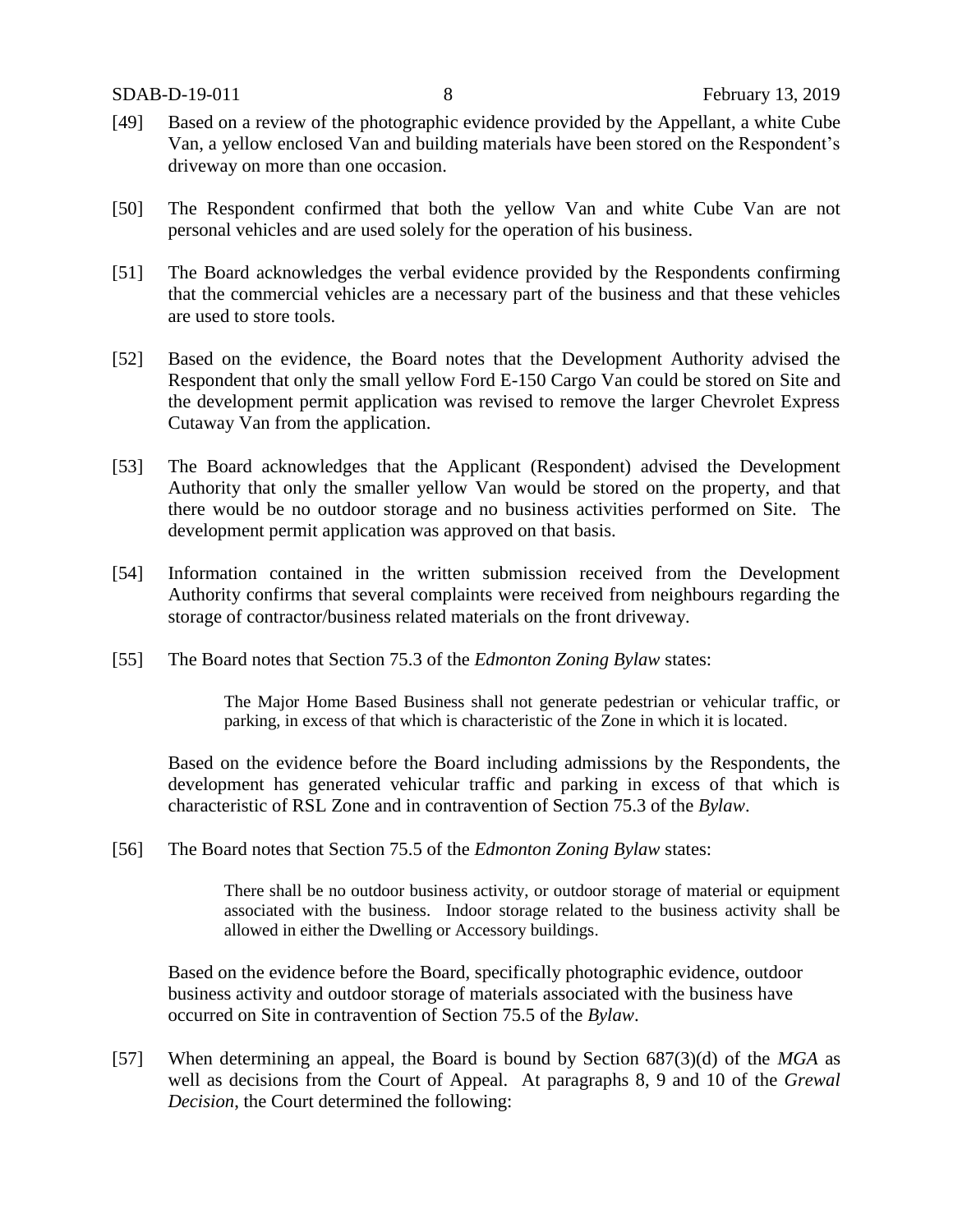#### Paragraph [8]

The definition of the Major Home Based Business use class found in s. 7.3.7 of the *Zoning Bylaw* contains three central elements. First is the fundamental requirement that it involve "the use of an Approved Dwelling or Accessory building by a resident of that Dwelling for one or more businesses…". Second, the business use must be secondary to the residential use of the building. Third, *the business use must not change the residential character of the dwelling or accessory building*.

Paragraph [9]

All elements of the Major Home Based Business definition refer to the use of the dwelling or accessory building, making it clear that that it is the building which must be used to conduct the business. As argued by the City, *the Major Home Based Business use class does not capture, nor is it intended to capture, business uses that occur on the property outside an approved dwelling or accessory building*.

Paragraph [10]

This interpretation is further reinforced by s. 75(5) of the *Zoning Bylaw*, which provides that there shall be no outdoor business activity or storage in relation to a Major Home Based Business. Although this prohibition on outdoor business activity and storage is a regulation, and regulations can be varied by the Board, a variance is only available in certain circumstances including that "the proposed development conforms with the use prescribed for that land or building in the land use bylaw": *Municipal Government Act*, s. 687(3)(d)(ii). *Outdoor business activity does not conform with the criteria of the Major Home Based Business use class*.

- [58] The above noted paragraphs of the *Grewal Decision* make it clear that no other portion of the Site may be used as part of the Major Home Based Business.
- [59] Based on the above, the Board finds that the proposed development, with the conditions imposed by the Development Authority, does not comply with Section 75.3 or 75.5 of the *Bylaw* or the *Grewal Decision*.
- [60] Therefore, the Board has imposed an additional condition prohibiting any outdoor business activity or outdoor storage of vehicles, material or equipment associated with the business on Site in furtherance of the *Bylaw* and the *Grewal Decision*.
- [61] The Board finds that the imposition of this condition will address the primary concerns of the Appellant and ensure that the proposed development will not generate pedestrian or vehicular traffic, or parking, in excess of that which is characteristic of the (RSL) Residential Small Lot Zone, bringing the development into harmony with the *Bylaw* and the *Grewal Decision*.
- [62] The Board acknowledges that the Development Authority has imposed a condition that the development permit may be cancelled at any time if the Home Based Business as stated in the Permit Details changes.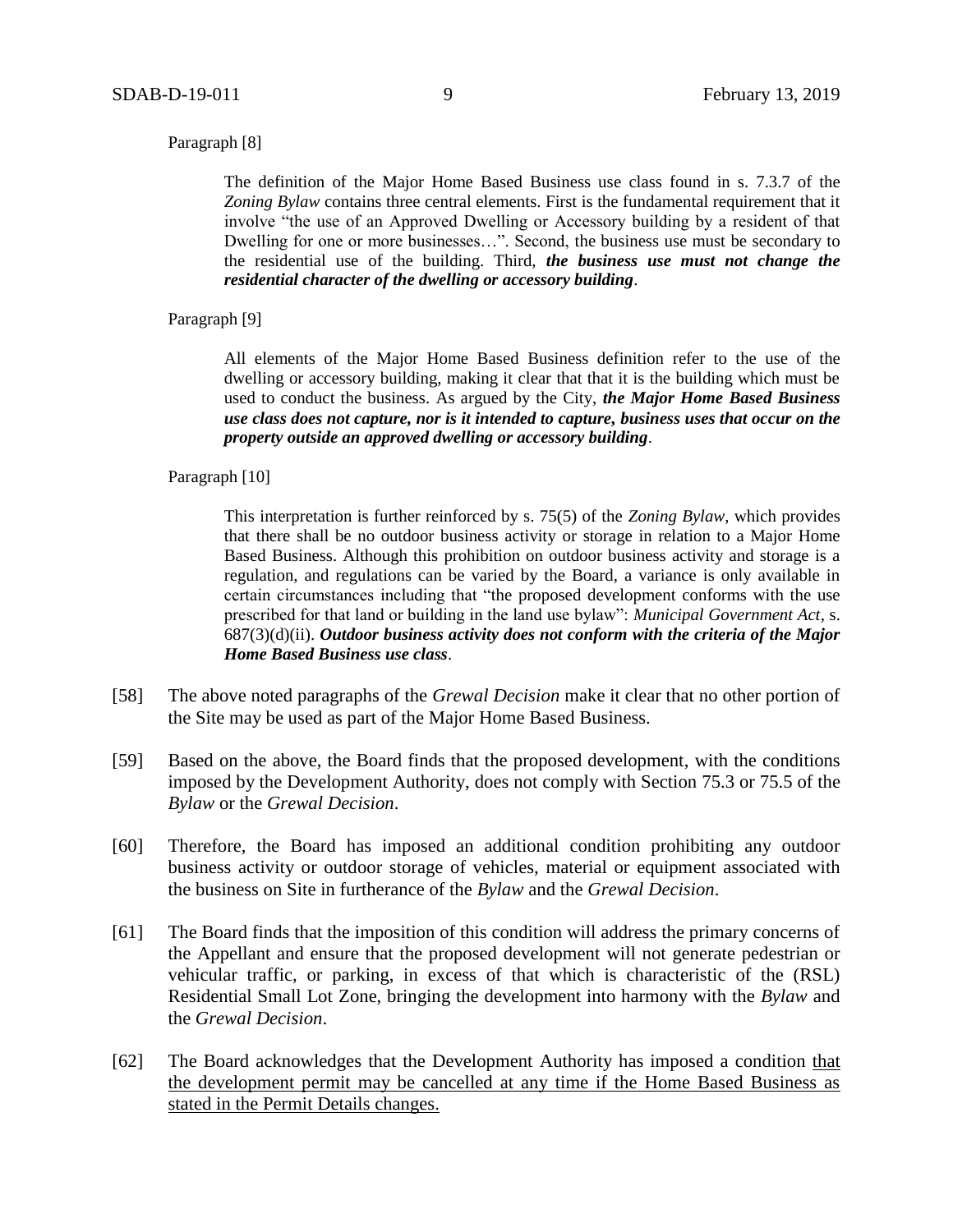[63] Based on all of the above, the Board finds that the proposed development with all of the conditions imposed will not unduly interfere with the amenities of the neighbourhood nor materially interfere with or affect the use, enjoyment or value of neighbouring parcels of land.



Mr. V. Laberge, Presiding Officer Subdivision and Development Appeal Board

Board members in attendance: Mr. W. Tuttle, Mr. R. Hachigian, Mr. D. Fleming, Mr. J. Kindrake

c.c.

City of Edmonton, Development & Zoning Services, Attn: Mr. J. Folkman, Mr. A. Wen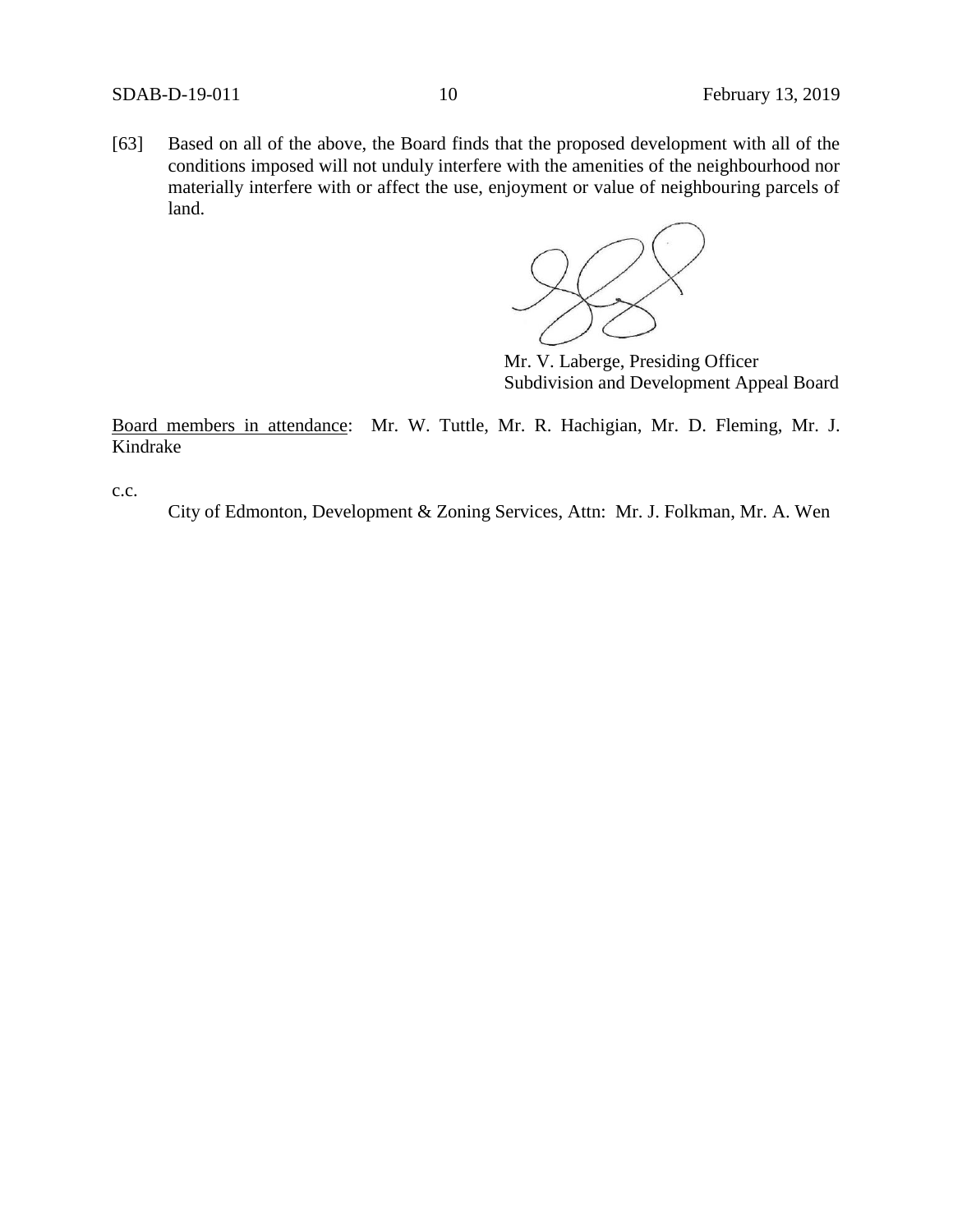## **Important Information for the Applicant/Appellant**

- 1. This is not a Building Permit. A Building Permit must be obtained separately from the Sustainable Development Department, located on the 2nd Floor, Edmonton Tower, 10111 – 104 Avenue NW, Edmonton, AB T5J 0J4.
- 2. Obtaining a Development Permit does not relieve you from complying with:
	- a) the requirements of the *Edmonton Zoning Bylaw*, insofar as those requirements have not been relaxed or varied by a decision of the Subdivision and Development Appeal Board,
	- b) the requirements of the *Alberta Safety Codes Act*,
	- c) the *Alberta Regulation 204/207 – Safety Codes Act – Permit Regulation*,
	- d) the requirements of any other appropriate federal, provincial or municipal legislation,
	- e) the conditions of any caveat, covenant, easement or other instrument affecting a building or land.
- 3. When an application for a Development Permit has been approved by the Subdivision and Development Appeal Board, it shall not be valid unless and until any conditions of approval, save those of a continuing nature, have been fulfilled.
- 4. A Development Permit will expire in accordance to the provisions of Section 22 of the *Edmonton Zoning Bylaw, Bylaw 12800*, as amended.
- 5. This decision may be appealed to the Alberta Court of Appeal on a question of law or jurisdiction under Section 688 of the *Municipal Government Act*, RSA 2000, c M-26. If the Subdivision and Development Appeal Board is served with notice of an application for leave to appeal its decision, such notice shall operate to suspend the Development Permit.
- 6. When a decision on a Development Permit application has been rendered by the Subdivision and Development Appeal Board, the enforcement of that decision is carried out by the Sustainable Development Department, located on the 2nd Floor, Edmonton Tower, 10111 – 104 Avenue NW, Edmonton, AB T5J 0J4.

*NOTE: The City of Edmonton does not conduct independent environmental checks of land within the City. If you are concerned about the stability of this property for any purpose, you should conduct your own tests and reviews. The City of Edmonton, when issuing a development permit, makes no representations and offers no warranties as to the suitability of the property for any purpose or as to the presence or absence of any environmental contaminants on the property.*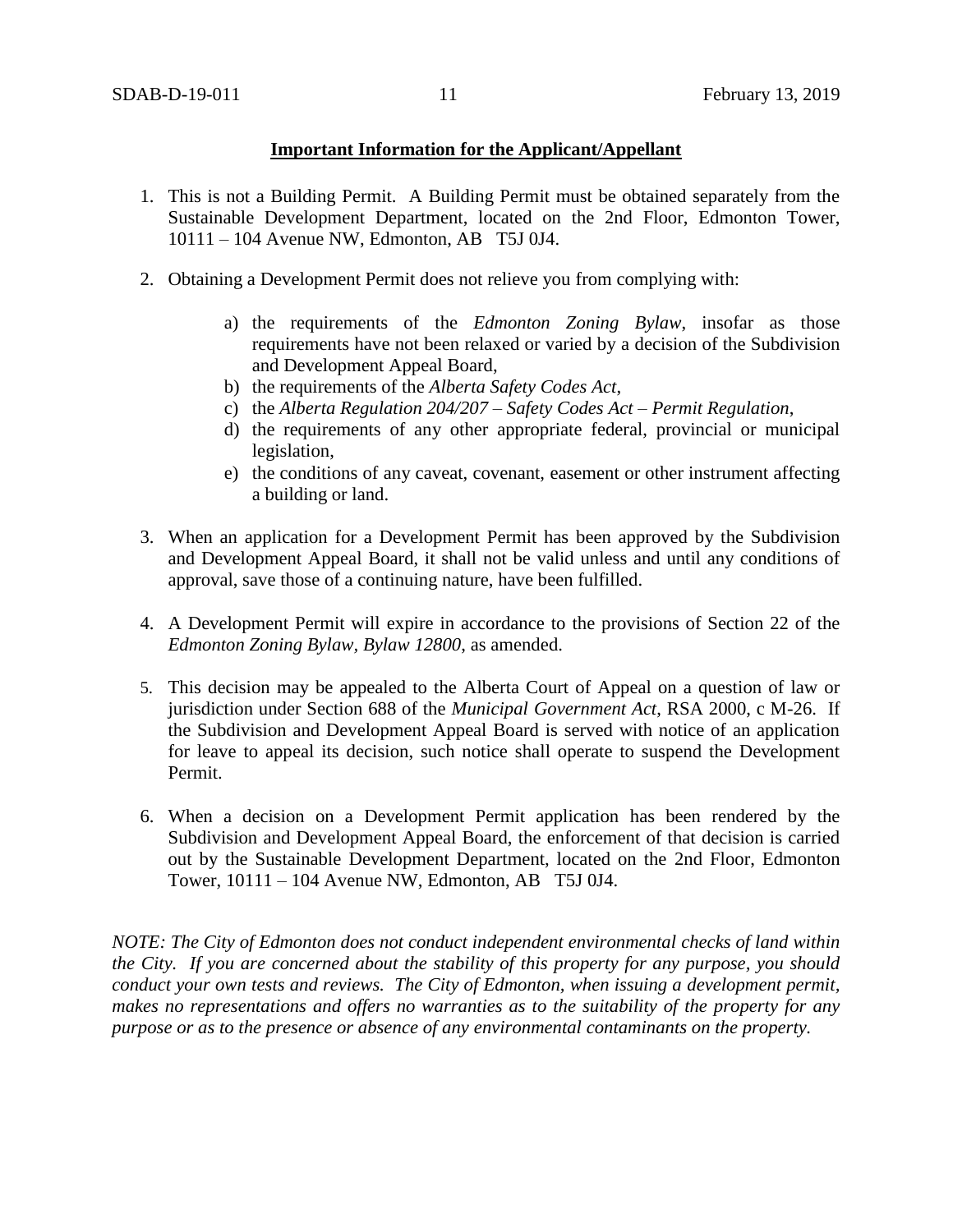

Date: February 13, 2019 Project Number: 287607590-001 File Number: SDAB-D-19-012

# **Notice of Decision**

[1] On January 30, 2019, the Subdivision and Development Appeal Board (the "Board") heard an appeal that was filed on January 7, 2019. The appeal concerned the decision of the Development Authority, issued on January 4, 2019, to refuse the following development:

To change the use of a General Retail Store to a Cannabis Retail Store

- [2] The subject property is on Plan NB Blk 2 Lot 76, located at 10279 Jasper Avenue NW, within the CCA Core Commercial Arts Zone. The Special Area Downtown Overlay and Capital City Downtown Plan apply to the subject property.
- [3] The following documents were received prior to the hearing and form part of the record:
	- From the Development Authority:
		- o Development Permit Application with various attachments;
		- o Refused development permit with proposed plans and revised plans;
		- o Map of Cannabis Retail Sales Setbacks;
		- o Development Officer's Technical Review and Written Submissions;
		- o Excerpts from the Development Authority's report to City Council on Cannabis Retail Use Amendments:
			- Attachment 2: Markup of Proposed Text Amendment to Bylaw 12800
			- Attachment 7: Public Engagement Summary
		- o Cannabis Retail Sales Law and Legislation Brief.
	- From the Appellant:
		- o Appeal letter;
		- o Petition in support of the development; and
		- o Map of Cannabis Retail Sales Setbacks.

# **Preliminary Matters**

[4] At the outset of the appeal hearing, the Presiding Officer confirmed with the parties in attendance that there was no opposition to the composition of the panel.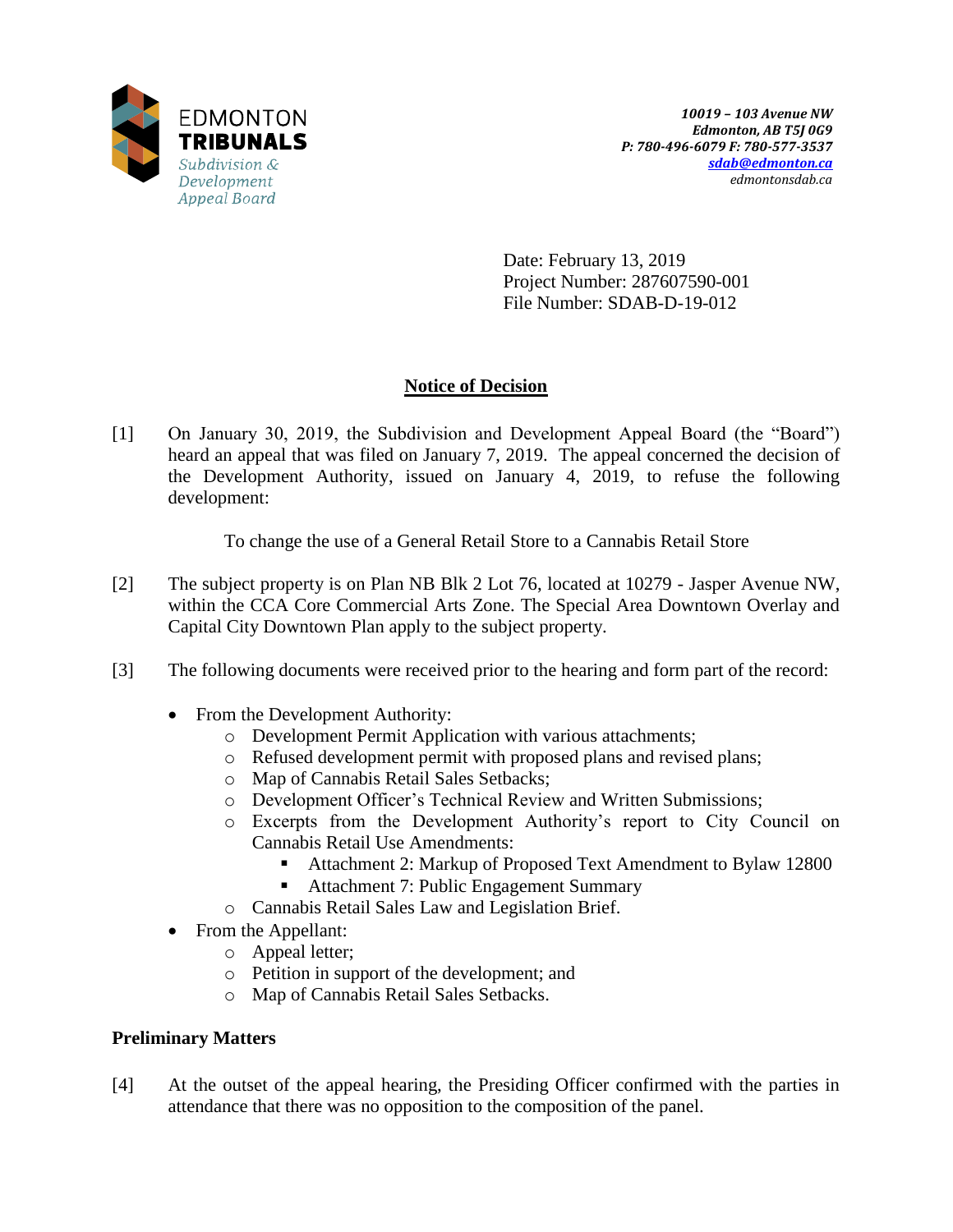- [5] The Presiding Officer outlined how the hearing would be conducted, including the order of appearance of parties, and no opposition was noted.
- [6] The appeal was filed on time, in accordance with section 686 of the *Municipal Government Act*, RSA 2000, c M-26.

### **Summary of Hearing**

- *i) Position of Mr. Kostiw, representing the Appellant, High Tide Inc., who was accompanied by Mr. Tounian*
- [7] Mr. Kostiw referred to section 687(3)(d) of the *Municipal Government Act*, which provides the Board the ability to vary the Zoning Bylaw regulations if the proposed development would not unduly interfere with the amenities of the neighbourhood nor materially interfere with or affect the use, enjoyment or value of neighbouring parcels of land. There is an existing liquor store that is located closer to the school than the proposed development. The federal government has made cannabis a legal product that can be sold in a similar manner as liquor, therefore, the proposed development would not affect the neighbouring properties or businesses in any way.
- [8] In support, he referred to the Alberta Court of Appeal decision, *Newcastle Centre GP Ltd v. Edmonton (City),* 2014 ABCA 295 [*Newcastle*], in which the Court held that it is an error for the Board to assume, without any evidence, that the Bylaw creates a presumption of harm to the public or that the Board cannot intervene and grant variances unless that presumption is rebutted by an applicant (at paras 6-7).
- [9] Since there is currently a lack of information regarding the effects of legalization, and the Bylaw does not create a presumption of harm, the Board should rely only on information currently available. In this case, High Tide Inc. operates three other cannabis stores in Edmonton, and seven across Alberta. Furthermore, the provincial requirements have been met.
- [10] The proposed development is a permitted use in the CCA Core Commercial Arts Zone. The purpose of the CCA Zone is to provide a variety of high density and quality development that accommodates a wide range of uses, including Cannabis Retail Sales. Permitting Cannabis Retail Sales in this zone shows a clear intent to encourage this type of development in the CCA Zone.
- [11] However, the current setback requirements set by Council make it difficult in a highdensity area to find locations that do not infringe on these setback distances. This is contradictory to the intent of the zoning allowances and should be considered.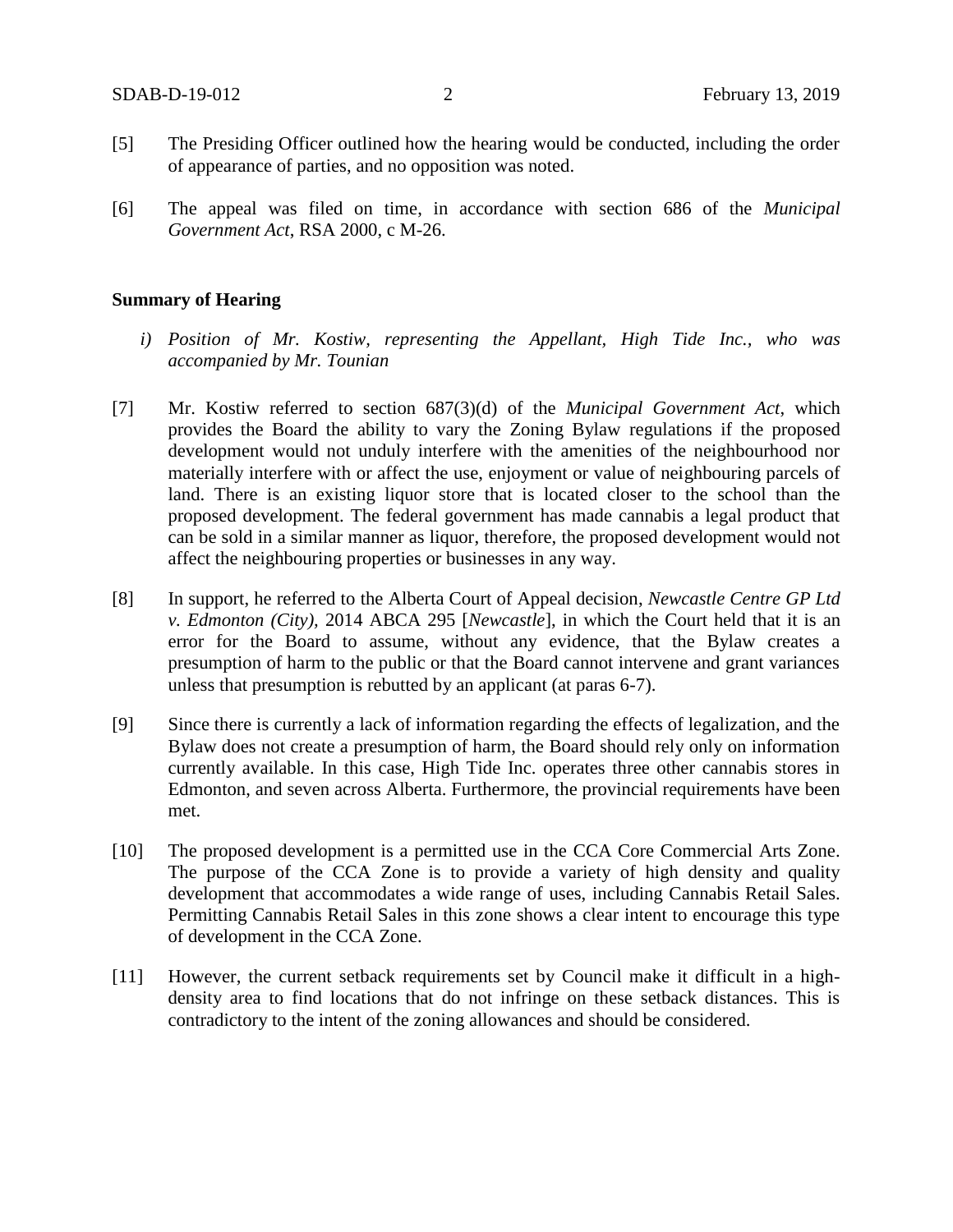[12] In *Thomas v Edmonton (City)*, 2016 ABCA 57, at paragraph 29, the Court clarified the variance powers of the Board under section 687(3)(d) of the *Municipal Government Act*:

> To relieve against hardship, the Legislature has conferred on subdivision and development appeal boards the authority to relax – that is vary, dispense with or waive – development standards in the applicable land use bylaw providing certain conditions as set out in section 687(3)(d) are met.

- [13] He referred to SDAB-D-18-180, a previous decision of this Board, in which the Board granted a variance of 78 metres to permit a minimum required separation distance of 122 metres from another Cannabis Retail Store.
- [14] The Appellant submitted that this panel should also grant a similar variance. Page 10 of that decision outlines the reasons why the proposed development should be granted. A Cannabis Retail Sales is a Permitted Use in the CCA Zone and, with the exception of the separation distance, complies with all other development regulations.
- [15] Furthermore, in SDAB-D-18-180, the Board was provided with no evidence from either the City or affected neighbouring property owners that a reduction in the separation would interfere with the use, enjoyment, or value of neighbouring parcels of land. In this case, the Board has similarly received no opposition from neighbouring property owners or businesses.
- [16] In SDAB-D-18-180, the Cannabis Retail Store was located in the same block as a previously approved application, and yet, the development was still granted. In the subject case before this panel, there is a separation of an entire block between the two Cannabis Retail Sales Uses. In coming to its decision that the amenities of the neighbourhood would not be materially impacted, the Board in SDAB-D-18-180 accepted the evidence of the Appellant that there are a variety of Uses prevalent in the area, and that the addition of one Cannabis Retail Sales would not offend the generally accepted planning desire for diversity in the area.
- [17] Regarding the setback distance from another Cannabis Retail Sales, the two locations are located in two different commercial zones with numerous buildings obstructing the view from one to the other, facing in different directions and with major intersections separating the two. The actual walking distance is approximately 220 metres. Considering the high density of businesses and residential properties in this area, it cannot be argued that approving this particular development would result in a clustering effect. In fact, the population would be well served to have more than one location within a high density area to serve a large residential and business population. In his opinion, the proposed development will not limit diversity in the area as the proposed development is within the Commercial Core which has a variety of stores.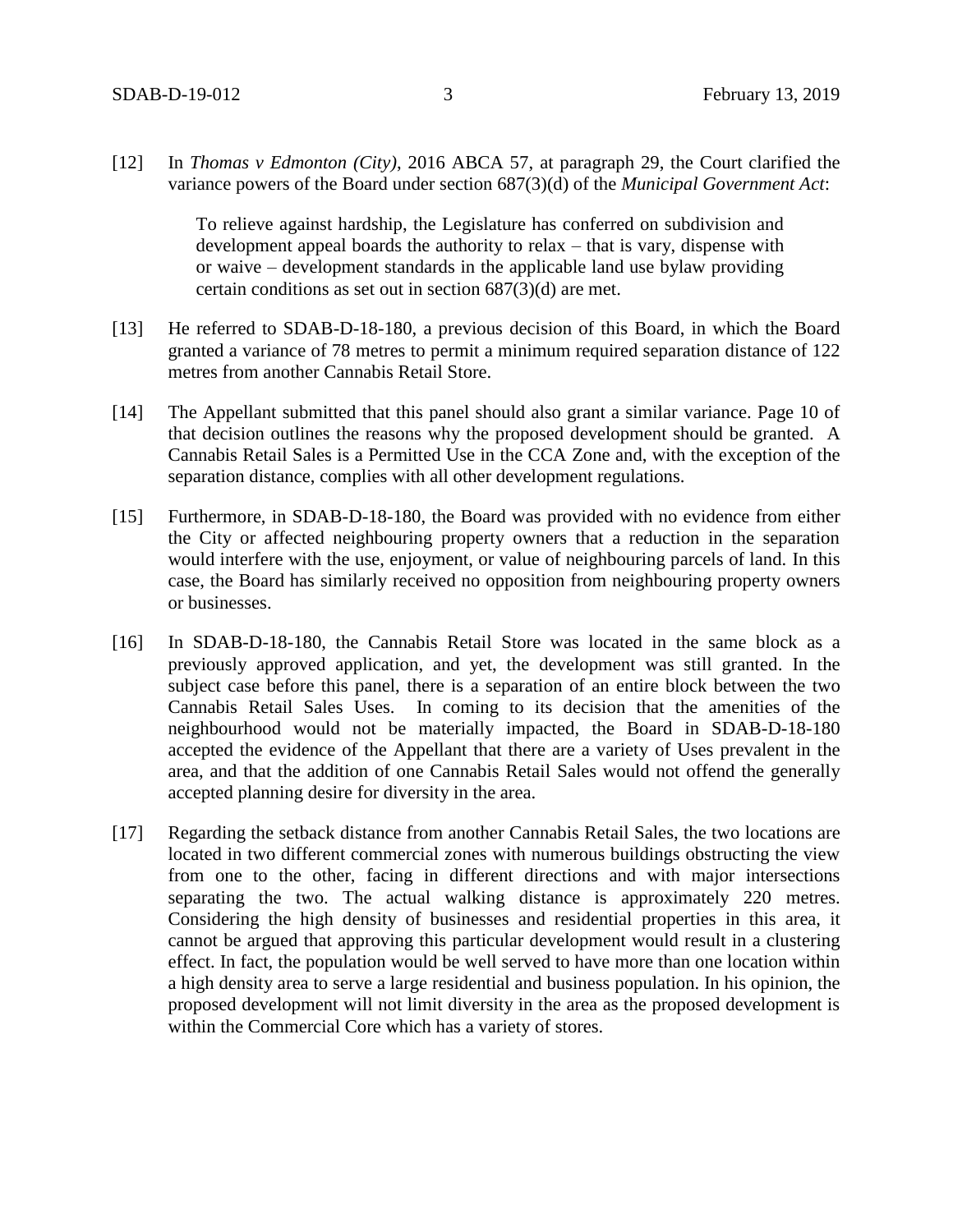- [18] The Appellant conducted a form of community consultation and did not receive any opposition within the 60 metre notification radius. Neighbouring businesses provided positive feedback, though they did not submit anything in writing.
- [19] The proposed location is an existing smoking accessories store called Smoker's Corner, and would be converted to a Cannabis Retail Sales through upgrades to the interior and exterior to meet regulatory requirements. If development is denied, the long-term viability of the store could be in question, as cannabis users can be assumed to prefer to make purchases of both cannabis and accessories at the same location. To not grant a variance when appropriate, would cause harm to the business and a negative economic impact on the area. The business has operated for six years in the community without issue, and enjoys a loyal customer base that would like to see the conversion take place.
- [20] Referring to the Cannabis Retail Sales Setback Map, the Appellant clarified that one of the proposed Cannabis Retail Sales (Project 287488708-001) was withdrawn, therefore, the separation distance to that site is not a concern and no additional variance is required.
- [21] He referred to the location for the Enterprise Square branch of the Edmonton Public Library ("Enterprise Square Library") located across the street to the north of the subject Site. The Enterprise Square Library currently serves as a temporary location for the Stanley A. Milner Edmonton Public Library (the "Stanley Milner") while the latter undergoes renovation work. He spoke to the project manager for the Stanley Milner, who indicated that the Enterprise Square Library will be closed in 2020 when the Stanley Milner reopens.
- [22] The Appellant also spoke to the Enterprise Square Library Manager regarding intoxication incidences in 2018. The manager stated that intoxication is a broad term and that incidences include cases of visible intoxication from drugs and alcohol. Referring to the 2018 statistics provided by the Manager, the Appellant noted that there is no discernable pattern of incidences, and that in fact, the incidences in December (following cannabis legalization) were lower than in previous months.
- [23] Individuals using the temporary library location will not see people entering the cannabis store. Signage on the building will change and there will be window treatments to comply with the regulations.
- [24] The Appellant stated that Community Consultation was conducted with local customers and residents of the existing business who have been purchasing Cannabis accessories. Feedback from the Downtown Community League suggests that lower separation distances could enhance walkability.
- [25] The Appellant was agreeable to all the recommended conditions of the Development Authority, but proposed that one condition be revised: that the Cannabis Retail Store shall not be required to commence operations until within nine months of the AGLC moratorium on Cannabis Retail Sales licenses being lifted.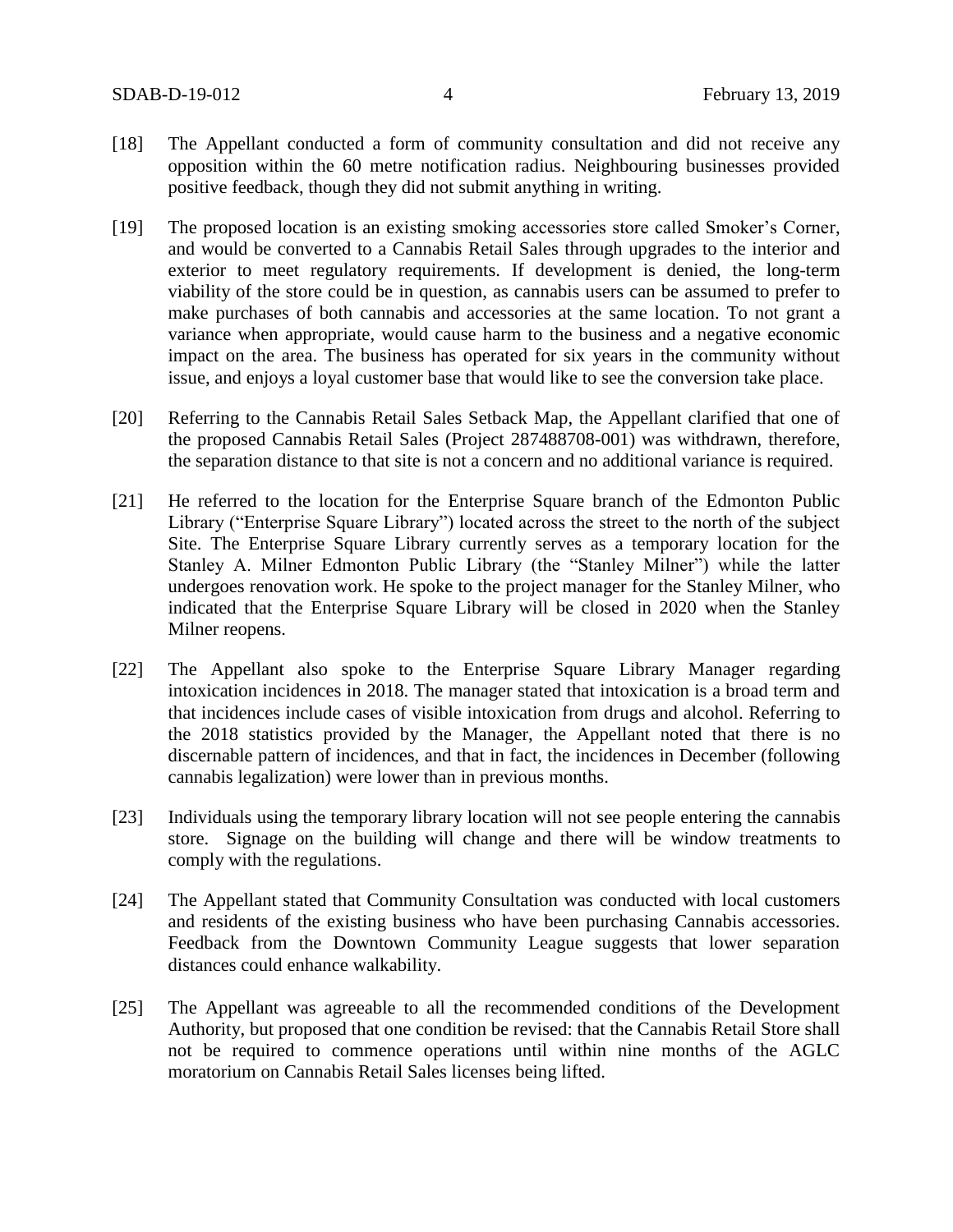- [26] Mr. Tounian stated that he has operated the existing Smoker's Corner business for the last two years. The business has walk-in customers who support his business and the proposed development. His customers are aware and are respectful of the cannabis regulations, and he makes an effort to educate customers as needed.
- [27] Upon questioning by the Board, the Appellant expressed the view that the Enterprise Square building does not house a public education facility, but is in fact an entrepreneurial enterprise that seeks to provide services to its graduate students.
	- *ii) Position of the Development Officer, Mr. Welch*
- [28] The Development Authority did not appear at the hearing and the Board relied on Mr. Welch's written submission.

### **Decision**

- [29] The appeal is ALLOWED and the decision of the Development Authority is REVOKED. The development is GRANTED as applied for to the Development Authority, subject to the following CONDITIONS:
	- 1. The Cannabis Retail Sales shall not commence operations until such time as the nonmedical sale and distribution of Cannabis is authorised by federal and provincial law.
	- **2. The Cannabis Retail Sales must commence operations within nine (9) months of the date when AGLC removes its temporary suspension for accepting and issuing applications for Cannabis Retail licensing.**
	- 3. Exterior lighting shall be developed to provide a safe lit environment in accordance with Sections 51 and 58 and to the satisfaction of the Development Officer.
	- 4. Any outdoor lighting for any development shall be located and arranged so that no direct rays of light are directed at any adjoining properties, or interfere with the effectiveness of any traffic control devices. (Reference Section 51 of the Edmonton Zoning Bylaw 12800).

### NOTES:

1. An approved Development Permit means that the proposed development has been reviewed only against the provisions of the Edmonton Zoning Bylaw. It does not remove obligations to conform with other legislation, bylaws or land title instruments such as the Municipal Government Act, the ERCB Directive 079, the Edmonton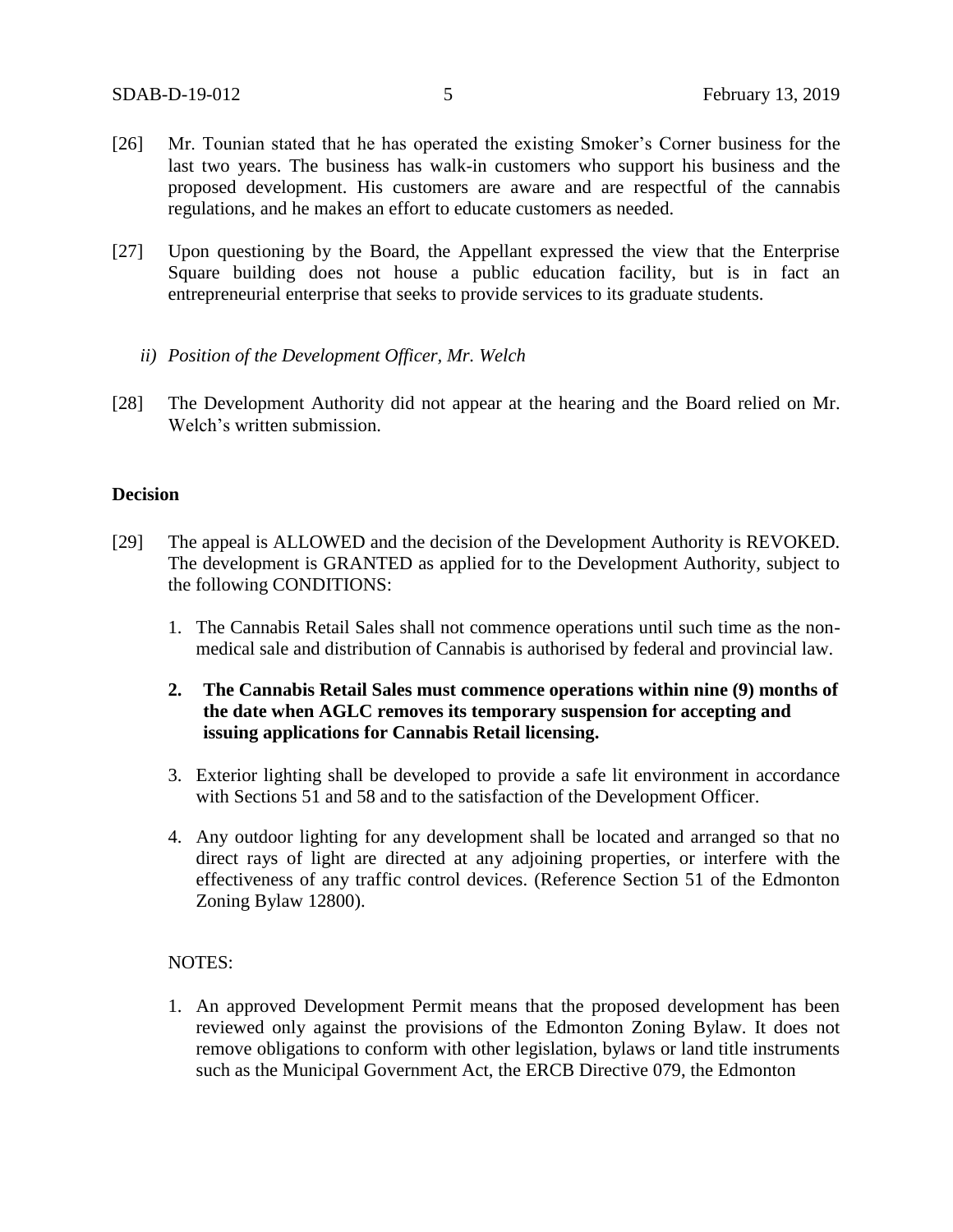Safety Codes Permit Bylaw or any caveats, covenants or easements that might be attached to the Site.

- 2. The Development Permit shall not be valid unless and until the conditions of approval, save those of a continuing nature, have been fulfilled; and no notice of appeal from such approval has been served on the Subdivision and Development Appeal Board within the time period specified in subsection 21.1 (Ref. Section 17.1).
- 3. Signs require separate Development Applications.
- 4. The City of Edmonton does not conduct independent environmental checks of land within the City. If you are concerned about the suitability of this property for any purpose, you should conduct your own tests and reviews. The City of Edmonton, in issuing this Development Permit, makes no representations and offers no warranties as to the suitability of the property for any purpose or as to the presence or absence of any environmental contaminants on the property.
- 5. A Building Permit is required for any construction or change in use of a building. For a building permit, and prior to the Plans Examination review, you require construction drawings and the payment of fees. Please contact the 311 Call Centre for further information.
- 6. This Development Permit is not a Business Licence. A separate application must be made for a Business Licence.
- [30] In granting the development the following variances to *Edmonton Zoning Bylaw 12800*  are allowed:
	- 1. The minimum required 200 metre separation distance between a Cannabis Retail Sales Site and a Public Library, pursuant to section 70(2), is reduced by 169 metres to permit a minimum allowed separation distance of 31 metres.
	- 2. The minimum required 200 metre separation distance between a Cannabis Retail Sales Site and another Cannabis Retail Sales, pursuant to section 70(1), is reduced by 62 metres to permit a minimum allowed separation distance of 138 metres.

## **Reasons for Decision**

[31] The proposed development is to change a General Retail Store to a Cannabis Retail Sales Use. Cannabis Retail Sales ("CRS") is a Permitted Use in the Core Commercial Arts Zone ("CCA Zone"). The Board has reviewed the variances required, and accepts the separation distance calculations provided by the Development Authority, that being: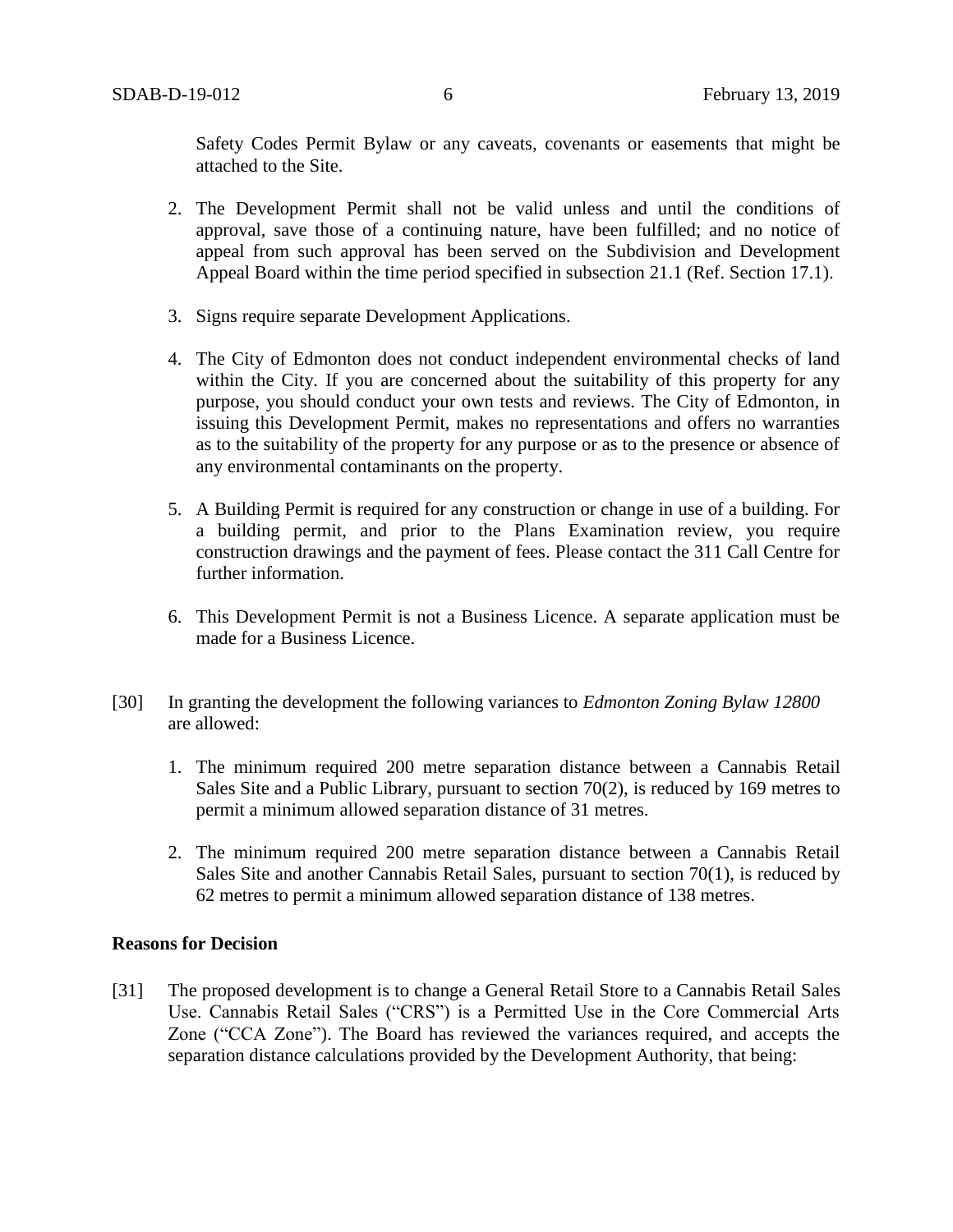- a) The proposed CRS is located 31 metres from a public library, therefore, it is deficient by 169 metres from the required 200 metre separation distance.
- b) The proposed CRS is located 138 metres from another CRS, therefore, it is deficient by 62 metres from the required 200 metre separation distance.
- [32] The Board has determined that the Enterprise Square Building located directly north of the subject site is being used as a temporary location for the Stanley Milner Library (the "Stanley Milner") during its renovation. For the purposes of this development, the Enterprise Square Building is not considered a public school, notwithstanding the development officer having identified it as such. Therefore, section 105(3)(b) of the *Gaming, Liquor and Cannabis Regulation,* Alta Reg 143/1996, does not apply.
- [33] Section 105 deals with restrictions on the locations of licensed cannabis premises, stipulating the distances between those premises and certain other sensitive uses. For ease of reference, the relevant subsection is set out below:

**105(3)** For the purposes of sections 640(7), 642(5) and 687(3) of the *Municipal Government Act*, a premises described in a cannabis licence may not have any part of an exterior wall that is located within 100 metres of

> (a) a provincial health care facility or a boundary of the parcel of land on which the facility is located,

> (b) a building containing a school or a boundary of a parcel of land on which the building is located, or

> (c) a boundary of a parcel of land that is designated as school reserve or municipal and school reserve under the Municipal Government Act.

- [34] The Board was presented with alternative measurements with respect to actual walking distances versus "as the crow flies" distances. The Board accepts the calculation by the Appellant that this location is 220 metres walking distance from the nearest approved cannabis retail location, and that walking distance may more accurately reflect the practical distances between two cannabis retail locations. However, the Board also notes that walking distance is not the measurement criteria prescribed in the Bylaw.
- [35] With respect to the separation distance variance required to the Enterprise Square Library, the Board heard evidence that it is a temporary location for the Stanley Milner until construction/renovation of the Stanley Milner is completed. The Board notes that a letter was submitted from the Enterprise Square Library, identifying that it will be moving out the library component closer to the end of 2019, with the anticipated startup of the Stanley Milner in first quarter of 2020, at which time the separation distance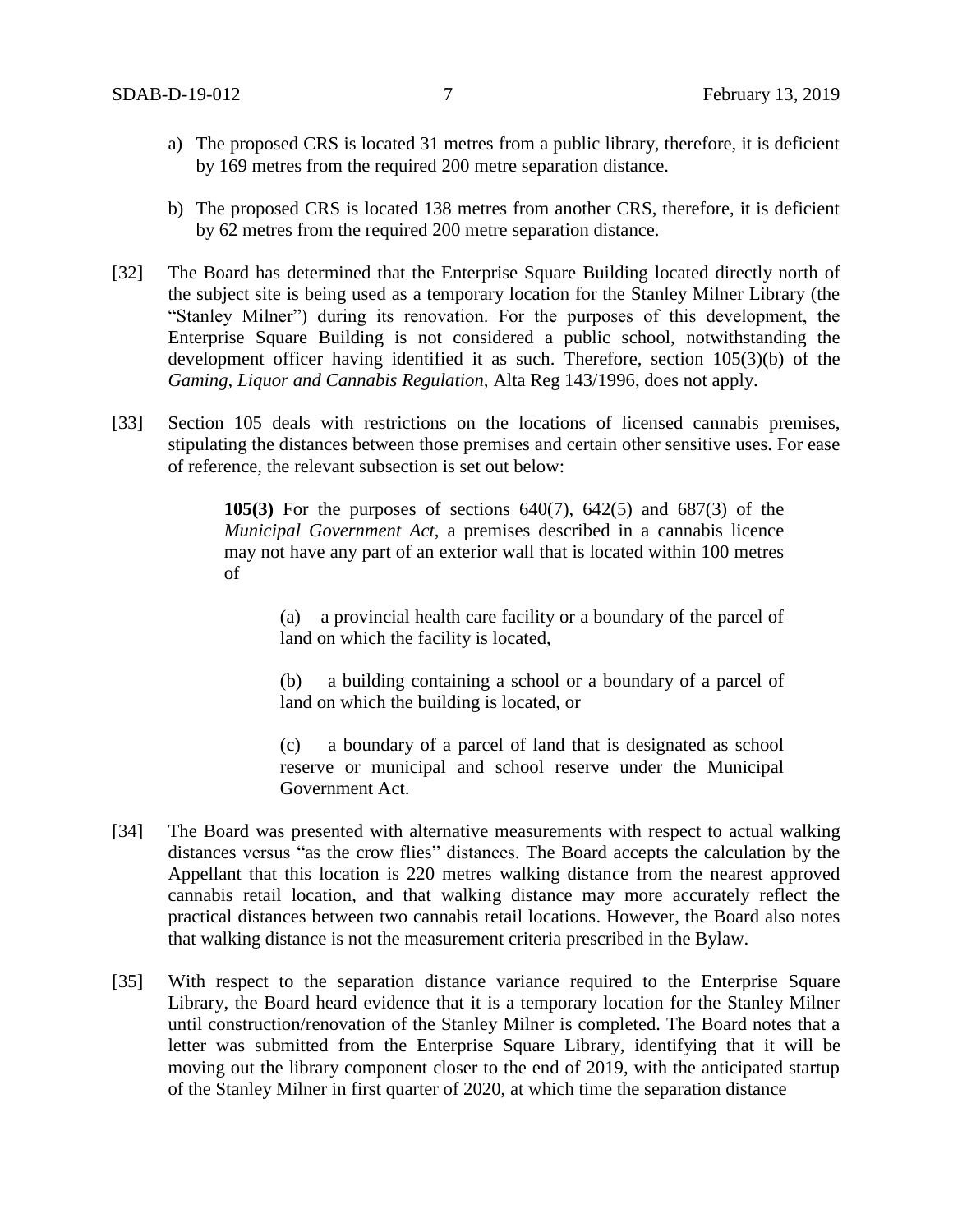variance to a public library will no longer apply. The Board also notes that there was no opposition provided by the Edmonton Public Library to this application.

- [36] While the Board was presented with arguments to allow more cannabis retail use locations than prescribed in the Zoning Bylaw, it did not take a position given the lack of evidence in this subject appeal regarding the issue of clustering or an overabundance of cannabis locations. The Board was provided with no opposition either in written or oral form, but was in receipt of support from the Downtown Community League and the Downtown Business Association.
- [37] Per section 687(3)(d)(i)(B) of the *Municipal Government Act*, the Board must consider whether a proposed development would "materially interfere with or affect the use, enjoyment or value of *neighbouring parcels of land*" (emphasis added). The Board received a form of public consultation feedback, but did place great weight on this document, as it was impossible to determine whether the signors were from neighbouring parcels of land per the *Municipal Government Act*.
- [38] The Board was presented with a previous Board decision, SDAB-D-18-180, which provided for similar circumstances and variances. However, the Board is not bound by its previous decisions, and each application must be considered on its own merits. There are specific site conditions to this subject development that distinguishes this appeal from SDAB-D-18-180, and requires this Board to review the subject application on a *de novo* basis.
- [39] The Board was provided with no planning reasons that indicated that this development would unduly interfere with the amenities of the neighbourhood, nor that it would materially interfere with or affect the use, enjoyment or value of neighbouring parcels of land. The Board therefore grants the required variances, and the development is allowed.

Mr. V. Laberge, Presiding Officer Subdivision and Development Appeal Board

Board members in attendance: Mr. W. Tuttle; Mr. R. Hachigian; Mr. J. Kindrake; Mr. D. Fleming

c.c. City of Edmonton, Development & Zoning Services, Attn: Mr. Welch / Mr. Luke City of Edmonton, Law Branch, Attn: Mr. M. Gunther